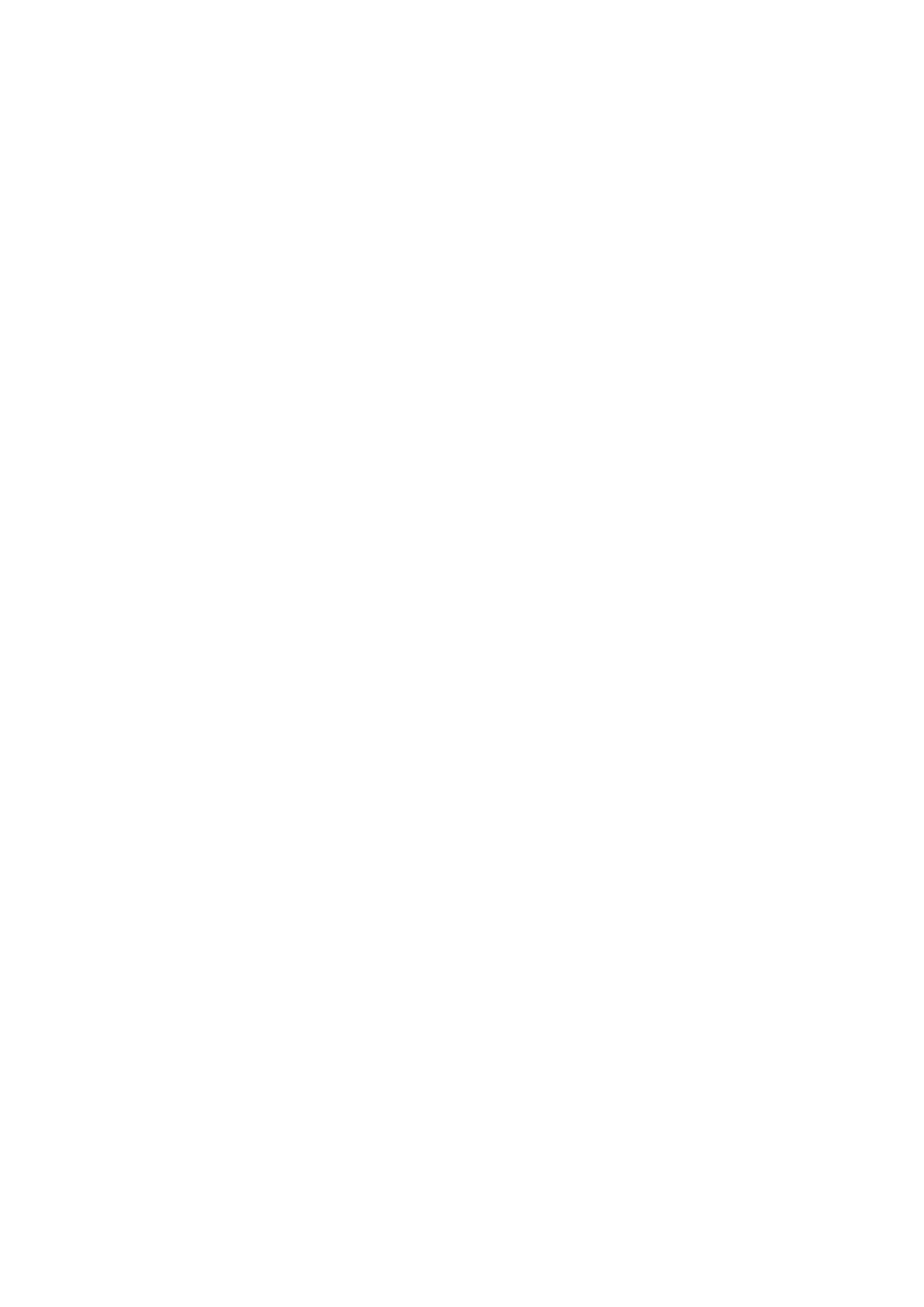## **Personal, Social, Health and Economic Education (PSHE) Policy**

#### **Introduction**

Personal, Social, Health Education is a highly valued subject at Merchant Taylors'. The school's approach to PSHE reflects the aims and ethos of the school. It is integral to the school's wholechild approach to education and is a key strand of the school's pastoral initiative, the Merchants' Mindset (see document). It contributes to the physical, social, emotional and intellectual development of our pupils.

Through a variety of approaches, teachers aim to develop pupil's enjoyment, confidence, mental health and wellbeing.

#### **Rationale**

This policy covers our school's approach to PSHE at Stanfield, Merchant Taylors'.

PSHE education is a planned programme of learning through which children and young people acquire the knowledge, understanding and skills they will need to manage their lives now and in the future. As part of a whole school approach PSHE education develops the qualities and attributes pupils need to thrive as individuals, family members and members of society.

PSHE education is an important and necessary part of all pupils' education. All schools must provide a curriculum that is broadly based and balanced, and which meets the needs of all pupils. Under Section 78 of the Education Act 2002 and the Academies Act 2010 such a curriculum: 'promotes the spiritual, moral, cultural, mental and physical development of all pupils at the school and of society and prepares pupils for the opportunities, responsibilities and experiences of later life.'

PSHE education can help schools to reduce or remove many of the barriers to learned experiences by pupils, significantly improving their capacity to learn and achieve. The PSHE education programme makes a significant contribution to pupils' spiritual, moral, social and cultural (SMSC) development, their behaviour and safety and the schools' statutory responsibility to promote pupils' wellbeing. In addition, the learning provided through a comprehensive PSHE provision is an essential to safeguarding pupils.

PSHE education equips pupils with the knowledge, understanding, skills and strategies to live healthy, safe, productive, capable, responsible and balanced lives. It encourages them to be enterprising and supports them in making effective transitions, positive learning and career choices and in achieving financial wellbeing. A critical component of PSHE education is providing opportunities for children and young people to reflect on and clarify their own values and attitudes and explore the complex and sometimes conflicting range of values and attitudes they encounter now and in the future.

PSHE education contributes to personal development by helping pupils to build their confidence, resilience and self-esteem, and to identify and manage risk, make informed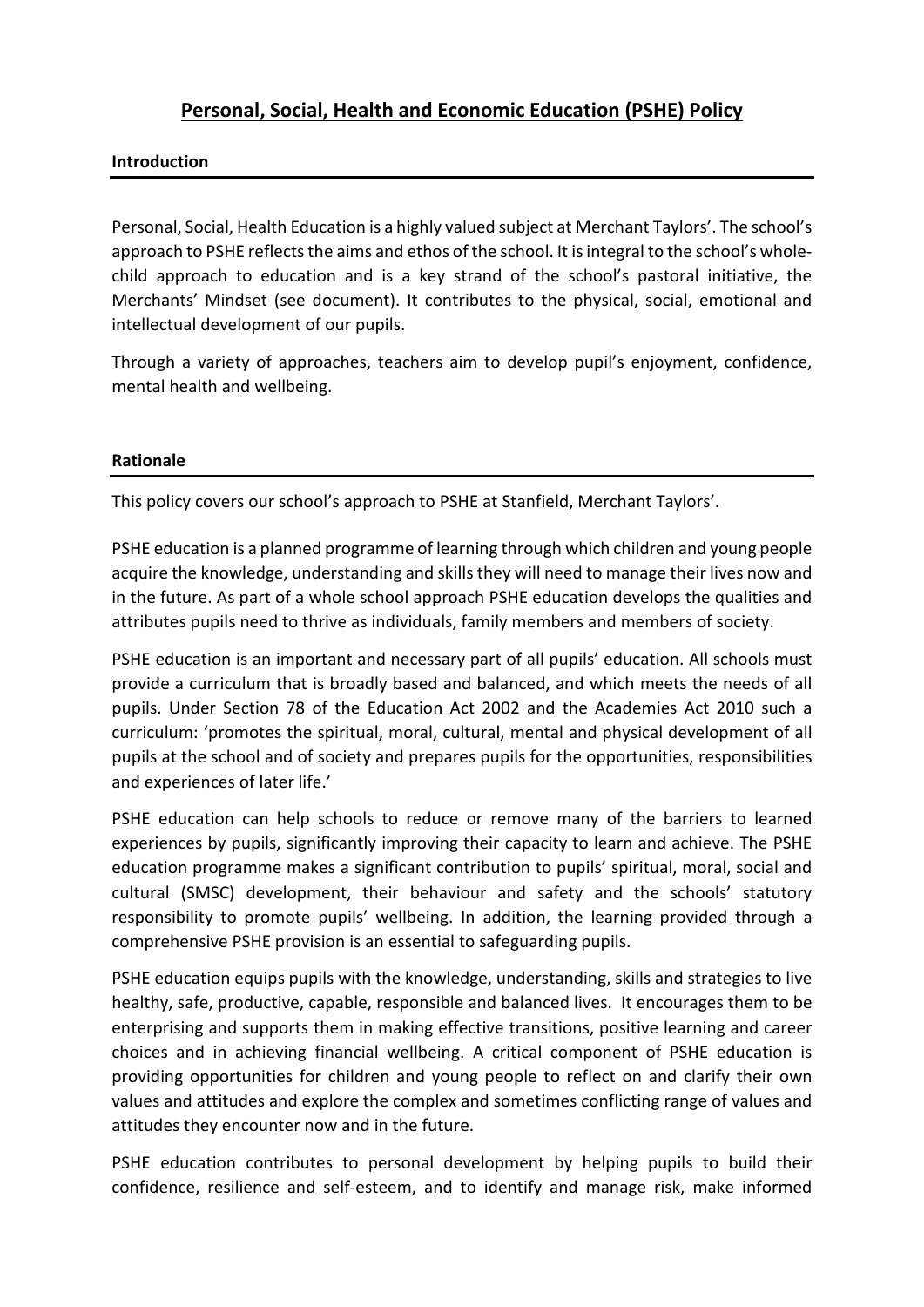choices and understand what influences their decisions. It enables them to recognise, accept and shape their identities, to understand and accommodate difference and change, to manage emotions and to communicate constructively in a variety of settings. Developing an understanding of themselves, empathy and the ability to work with others will help pupils to form and maintain good relationships, develop the essential skills for future employability and better enjoy and manage their lives.

### **PSHE, Education and Safeguarding**

Teaching about safety and relationships as part of PSHE education contributes to how schools approach the safeguarding of pupils. It helps them to recognise when they and others are at risk and equips them with the skills, strategies and language they need to take appropriate action. This is crucial to fulfilling statutory duties in relationship to Safeguarding duties. Our RSE (Sex and Relationships Education) lessons, in particular deal, with key safeguarding issues, such as consent.

PSHE education also offers an opportunity to fulfil the requirements of the governments statutory guidance issued under Section 29 of the Counter Terrorism and Security Act 2015 (Prevent Duty Guidance) by giving the pupils the chance to explore, understand and discuss fundamental British values, including democracy, the rule of law, individual liberty and mutual respect and tolerance of different faiths and beliefs.

In addition, PSHE education helps pupils learn about the importance of e-Safety. Pupils need guidance in developing their own set of responsible behaviours to keep them safe when online, but equally they should know that, if things go wrong, they may seek help and support from any trusted adult.

The Equality Act 2010 also places duties on schools to help to reduce prejudice-based bullying and in doing so to keep protected characteristic groups safe. PSHE education plays an important part in fulfilling these responsibilities.

We promote the needs and interests of all pupils, and under the Equality Act 2010 will not discriminate against pupils because of:

- a. age
- b. disability
- c. gender reassignment
- d. marriage and civil partnership
- e. pregnancy and maternity
- f. race
- g. religion or belief
- h. sex
- i. sexual orientation

Through the scheme of work, prominence is given to the importance of both physical and mental wellbeing. PSHE education plays a key role in developing an awareness of mental health. As stated in KCSIE, the school has clear systems in place for identifying possible mental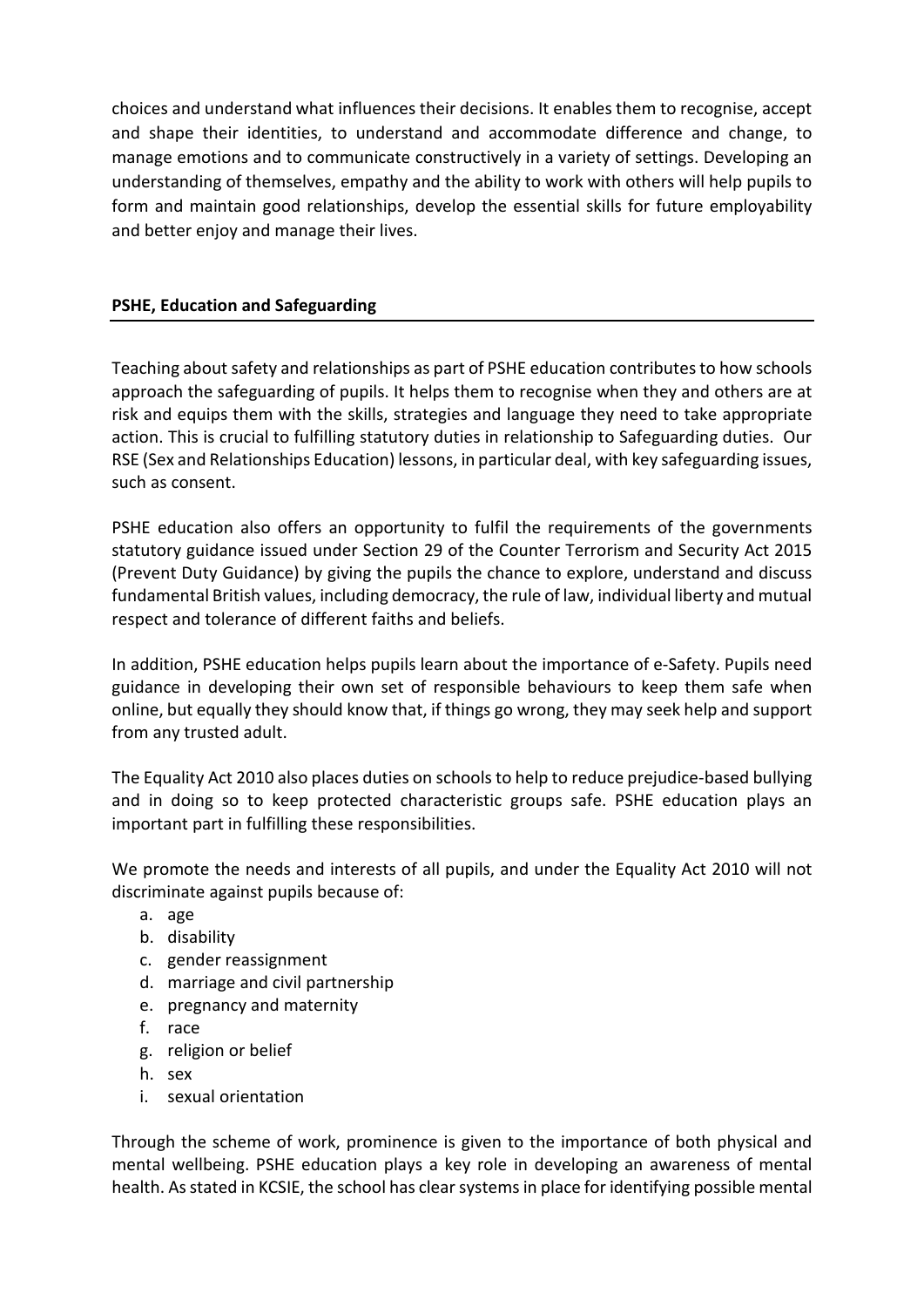health problems and staff understand the processes and systems in place to escalate any concerns.

#### **PSHE at Stanfield, Merchant Taylors**

We seek to use PSHE education to build, where appropriate, on the statutory content outlined in the National Curriculum, the Basic School curriculum and in Statutory Guidance on: drug education, financial education, e-Safety, Relationship and Sex Education (RSE) and the importance of physical activity and diet for a healthy lifestyle.

In keeping with our core values, we encourage our pupils to play a positive role in contributing to the life of the school and the wider community and many opportunities to do so exist within the school.

#### **The aims of PSHE education at Stanfield, Merchant Taylors**

- To develop confidence and resilience in learners, making the most of abilities
- To develop a healthy, safe lifestyle, which includes online interactions
- To develop good relationships and respect the differences between people
- To prepare to play an active role as citizens and understand the importance of British Values
- To develop economic, financial and enterprise capabilities
- To develop an awareness of different careers and work-related learning

#### **The Organisation and Delivery of PSHE Education at Stanfield**

Each pupil will receive 1 lesson allocated to the teaching of PSHE per week in each year group. This will consist of a lesson lasting 35 minutes. Pupils should take part in all activities and discussion points. The scheme of work followed is the developed, accredited planning from the PSHE Association.

PSHE education at Stanfield, Merchant Taylors follows the framework provided by the PSHE Association in 2017 [\(www.pshe-association.org.uk](http://www.pshe-association.org.uk/)). This national programme of study covers Key Stages 1 to 4 and is based on three core themes:

- 1. Health and Wellbeing
- 2. Relationships
- 3. Living in the Wider World

This programme of study identifies the key concepts and skills that underpin PSHE education and helps schools to fulfil their statutory responsibility to support pupils' spiritual, moral, cultural, mental and physical development and prepare them for the opportunities, responsibilities and experiences of life. Sex and Relationships Education (SRE) is a requirement and in this respect Stanfield, Merchant Taylors Schools adheres to the statutory guidance from the Department for Education.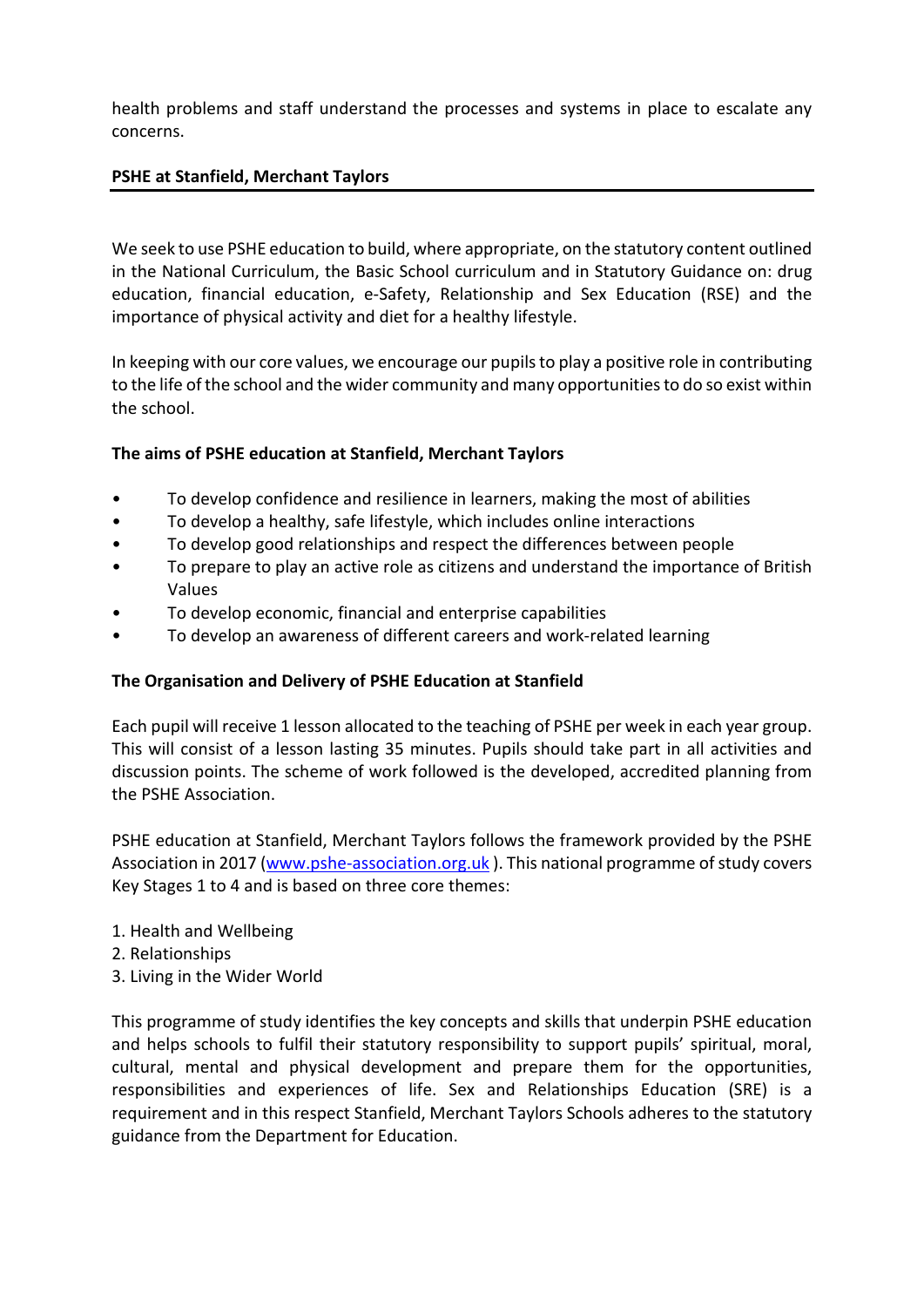We will determine pupils' prior knowledge using the KWL model. Pupils will write what they Know, what they Want to know and at the end of the course what they have Learnt. The programme will be taught through a range of teaching methods, based on active engagement in learning. Pupils need opportunities to consider and clarify their values and beliefs and to rehearse and develop enquiry and interpersonal skills. They also need a comprehensive, balanced and relevant body of factual information to inform their present and future choices. We will work to ensure that sessions are positive, help pupils to make connections between their learning and 'real life' behaviours and link to other areas of the curriculum.

During Key Stage 1, PSHE is taught so that our pupils gain a good understanding and introduction to key themes such as: living a healthy lifestyle, growing and changing, keeping safe (including online and e-safety), feelings, emotions, participation in healthy relationships, valuing difference, environmental and money education.

During Key Stage 2, pupils build on the skills, attitudes, values knowledge and understanding that they have developed within Key Stage 1 in greater detail. In the Upper Key Stage 2, PSHE education acknowledges and addresses the changes that young people are experiencing, beginning with transition to secondary school, the challenges of adolescence and their increasing independence. It teaches the skills which will equip them for the opportunities and challenges of life. Pupils are encouraged to manage diverse relationships and the increasing influence of peers and the media. PSHE education allows them to be more confident in addressing the challenges of effective learning and making a full and active contribution to society.

The overarching concepts developed through the Programme of Study are:

- **Identity** (their personal qualities, attitudes, skills, attributes and achievements and what influences these; understanding and maintaining boundaries around their personal privacy, including online)
- **Relationships** (including different types and in different settings, including online)
- **Healthy Lifestyle** (including physically, emotionally and socially), including within relationships, work-life, exercise and rest, spending and saving and lifestyle choices
- **Risk** (identification, assessment and how to manage risk, rather than simply the avoidance of risk for self and others) and safety (including behaviour and strategies to employ in different settings, including online in an increasingly connected world
- **Diversity and equality** (in all its forms, with due regard to the protected characteristics set out in the Equality Act 2010)
- **Rights** (including the notion of universal human rights), responsibilities (including fairness and justice) and consent (in different contexts)
- **Change** (as something to be managed) and resilience (the skills, strategies and 'inner resources' we can draw on when faced with challenging change or circumstance)
- **Power** (how it is used and encountered in a variety of contexts including online; how it manifests through behaviours including bullying, persuasion, coercion and how it can be challenged or managed through negotiation and 'win-win' outcomes)
- **Career** (including enterprise, employability and economic understanding)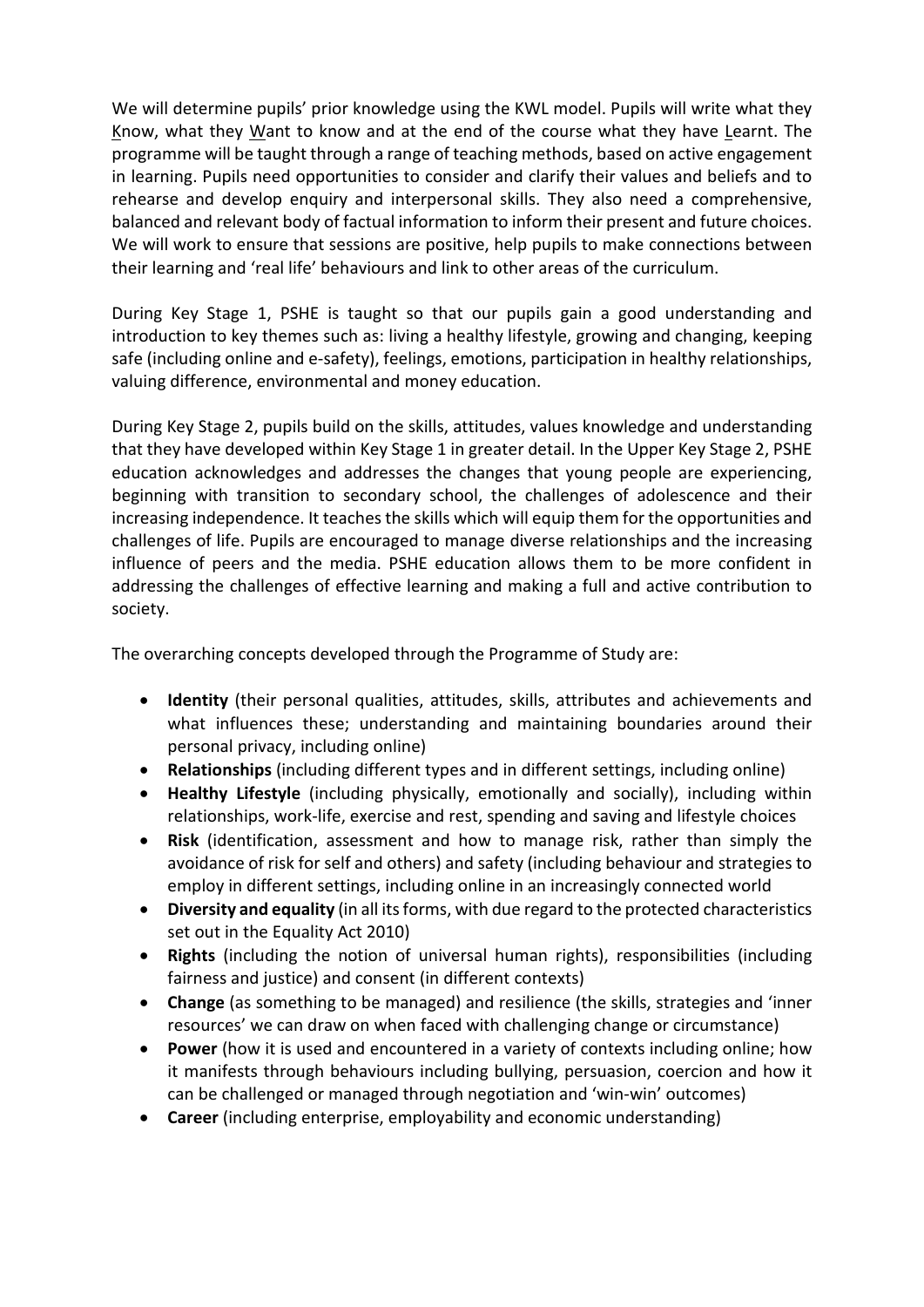#### **Assessment**

Assessment will take place in the form of ongoing teacher assessment, using their professional judgement.

Teachers will continually assess pupils' learning and progress to identify any gaps in knowledge and skills as a consequence of the COVID period. Adjustments to the curriculum will continue to be made with the school continuing to be flexible in its delivery. The school will prioritise subjects with the most important components for progression.

#### **Inclusion and Equal Opportunities**

The curriculum plan and schemes of work take full account of the needs of all pupils, in terms of ability, need and aptitudes, including providing for those pupils with special educational needs and those pupils who are gifted and talented.

The curriculum is broad and balanced with equality of provision for boys and girls. Teaching will take into account the age, ability, readiness, and cultural backgrounds of children to ensure that all can fully access PSHE education provision. We positively promote diversity and inclusion, and will consider all pupils' needs by speaking honestly, factually and sensitively during discussions and responding to questions in an age appropriate way. We expect our pupils to consider others' needs as set out in the ground rules at the start of each lesson. We believe that full PSHE education provision should be accessible to every pupil, although parents have a right to withdraw their children from those parts of RSE (Relationships and Sex Education) not within the national curriculum science programmes of study. We will ensure that pupils with SEND receive access to PSHE through differentiation.

PSHE education is also delivered through the academic curriculum particularly in subjects such as Computer Science, Religious Studies, History, Geography, Biology and PE lessons.

In addition, whole-school and section assemblies incorporate many of the overarching concepts of PSHE education, and pupils are strongly encouraged to organise and deliver a number of these assemblies themselves. Extracurricular clubs and enrichment sessions also play a part in delivering a number of the key themes of PSHE education. We also organise and manage enrichment days by external contributors to facilitate highly beneficial and appropriate learning opportunities for our pupils. In recent years, this has included the NSPCC, Kidzfit, Bikeability, themed topical workshops e.g. anti-bullying and mental toughness. When employing specialist speakers to deliver aspects of our PSHE programme, we follow the school protocol, which involves a written agreement, comprehensive research, security checks and reference sourcing.

#### **Monitoring**

It is the responsibility of the PSHE Leader(s) to monitor and review the delivery, content, teaching and assessment of PSHE education.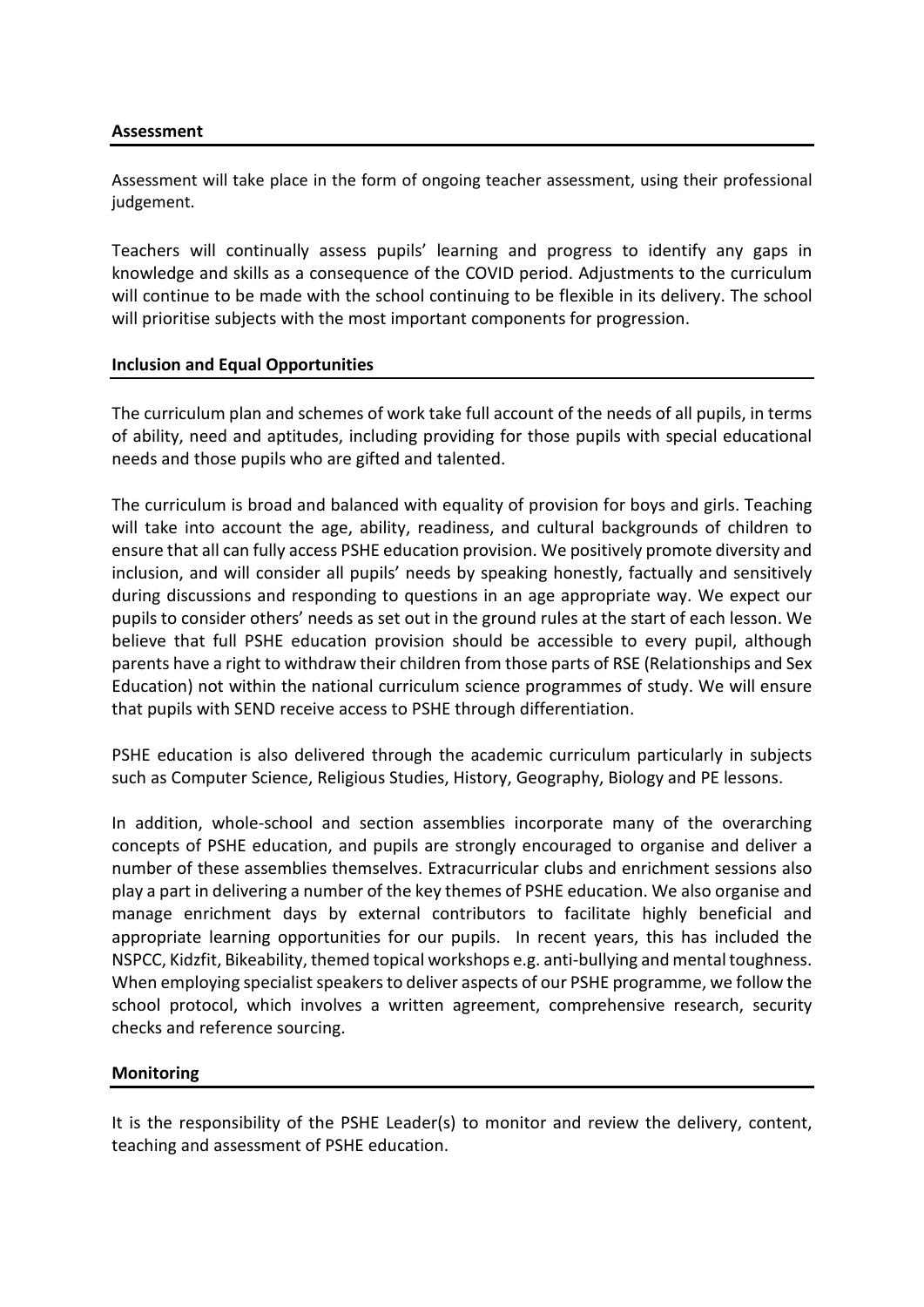A record of pupil's participation within PSHE lessons is evidenced in the termly class scrapbooks; a collection of written work, discussion logs and photographs.

PSHE will be monitored in line with the School Development Plan by the subject leader(s) in the first instance. Work scrutiny by the subject leader will take place on a termly basis. A two year rolling programme of rigorous monitoring of the curriculum is in place.

Details of the Policy will be available to parents via the School Portal. We are committed to working with parents and carers. We will occasionally communicate with parents and carers through the Stanfield, Merchant Taylors weekly newsletter to highlight events and will offer support through relevant electronic documents including tips on how to support children. This will encourage discussion of topics at home. We will communicate to parents about their right to withdraw in the same way. If a parent wishes to withdraw their child, they must inform the Headmistress in writing.

#### **The Role of the Subject Leader**

The role of the subject leader is to provide professional leadership for PSHE in order to facilitate the highest standards of teaching and learning and to secure effective use of resources.

This will involve:

- monitoring of pupil progress
- pupil conferencing
- analysing data
- taking the lead in policy development
- auditing, purchasing and organising resources
- supporting colleagues in their CPD
- keeping up to date with recent developments in the subject
- checking that assessment of PSHE is carried out in line with the school's Assessment Policy

#### **Fundamental British Values**

The government defines Fundamental British Values as democracy, the rule of law, individual liberty, mutual respect and tolerance of different faiths and beliefs. We promote these values through the school's aims and values, curriculum and enrichment activities.

The school also provides many practical opportunities for pupils to experience fundamental British Values. They are encouraged to take an active role in decision making and to have the knowledge, skills and understanding to play an active role in both the school and the wider community. Each form elects a Form Captain and Deputy Form Captain on a termly basis. The Head Girl team and Senior Committee comprise pupils who are elected by staff and pupils. The girls are encouraged to initiate and run clubs and societies and a well-developed mentoring scheme gives both mentors and mentees experience of exercising rights and responsibilities.